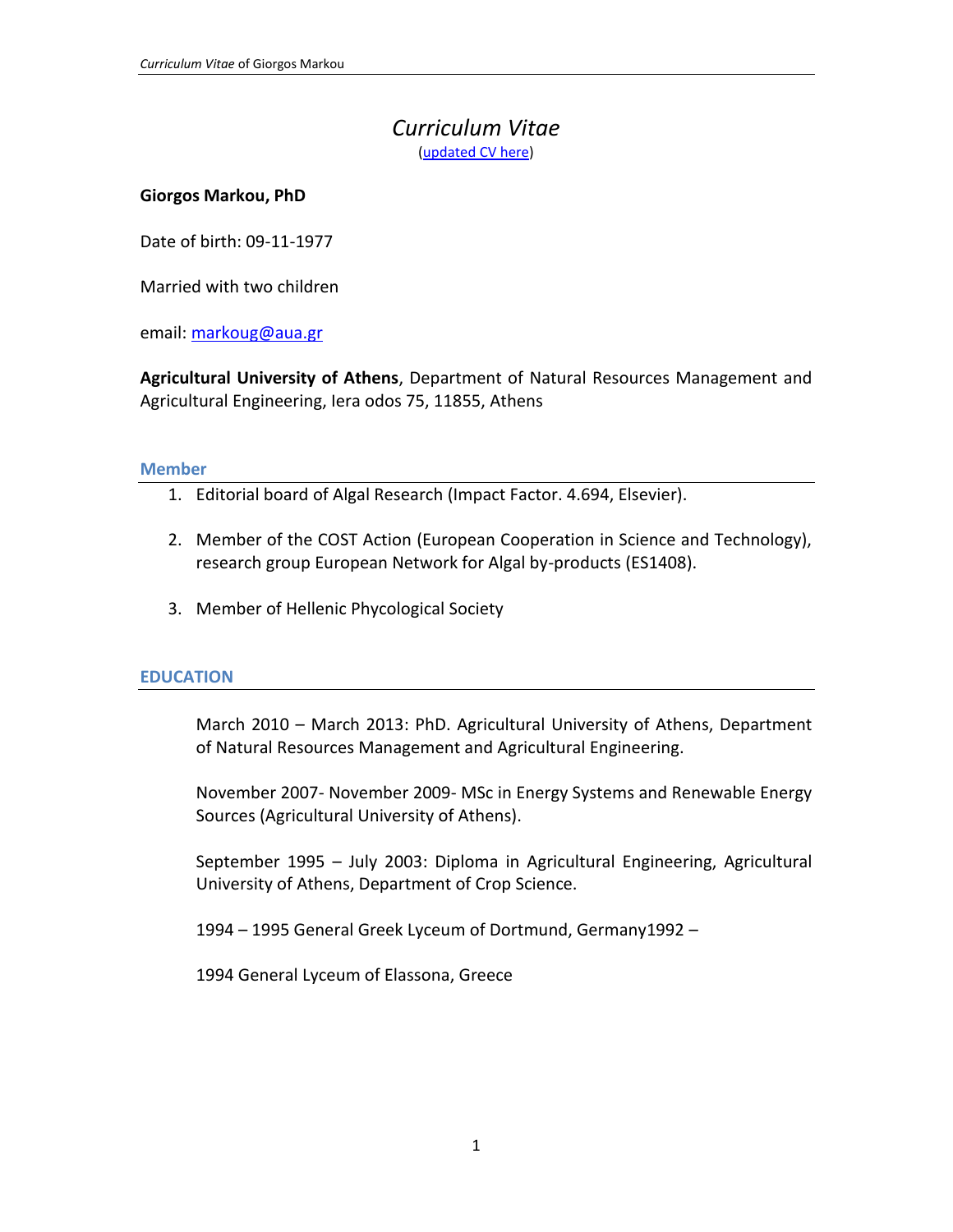#### **SCHOLARSHIPS**

**2015 –2016 (12 months)**: FWO, Pegasus Marie Curie fellowship

**February 2010 – November 2012**: PhD scholarship of the Greek Scholarship Foundation.

**November 2007 – November 2**008: MSc scholarship of the Greek Scholarship Foundation.

#### **WORKING EXPERIENCE**

**2016 – till now**: Post-doctoral researcher at Agricultural University of Athens

**2015 – 2016 (12 months)**: post doc fellow (Pegasus Marie Curie) in Biology, KU LEUVEN (KULAK)

**2014 –2015 (13 months)**: Post-doctoral research fellow in National Agricultural Research Foundation (NAGREF, Greece)

**2014 –2014 (8 months)**: Researcher at Agricultural University of Athens

**2013 –2014 (8 months)**: independent researcher

**2010 –2013** PhD candidate and teaching assistant of the Laboratory of Agricultural Constructions of Agricultural University of Athens in the field of Management of Agricultural Wastes and Agricultural Constructions. Participation in several research projects.

**2007** Selected in the Agricultural registry office as Agricultural engineer assistant.

**2003 – 2008**: Self-employed in the field of agricultural engineering (research and constructions).

**June 1998 – August 1998**: practice in the Agricultural Co-operative of Rethymno, Crete.

**June 1997 – August 1997**: practice in the Agricultural Co-operative of Rethymno, Crete.

#### **TEACHING EXPERIENCE**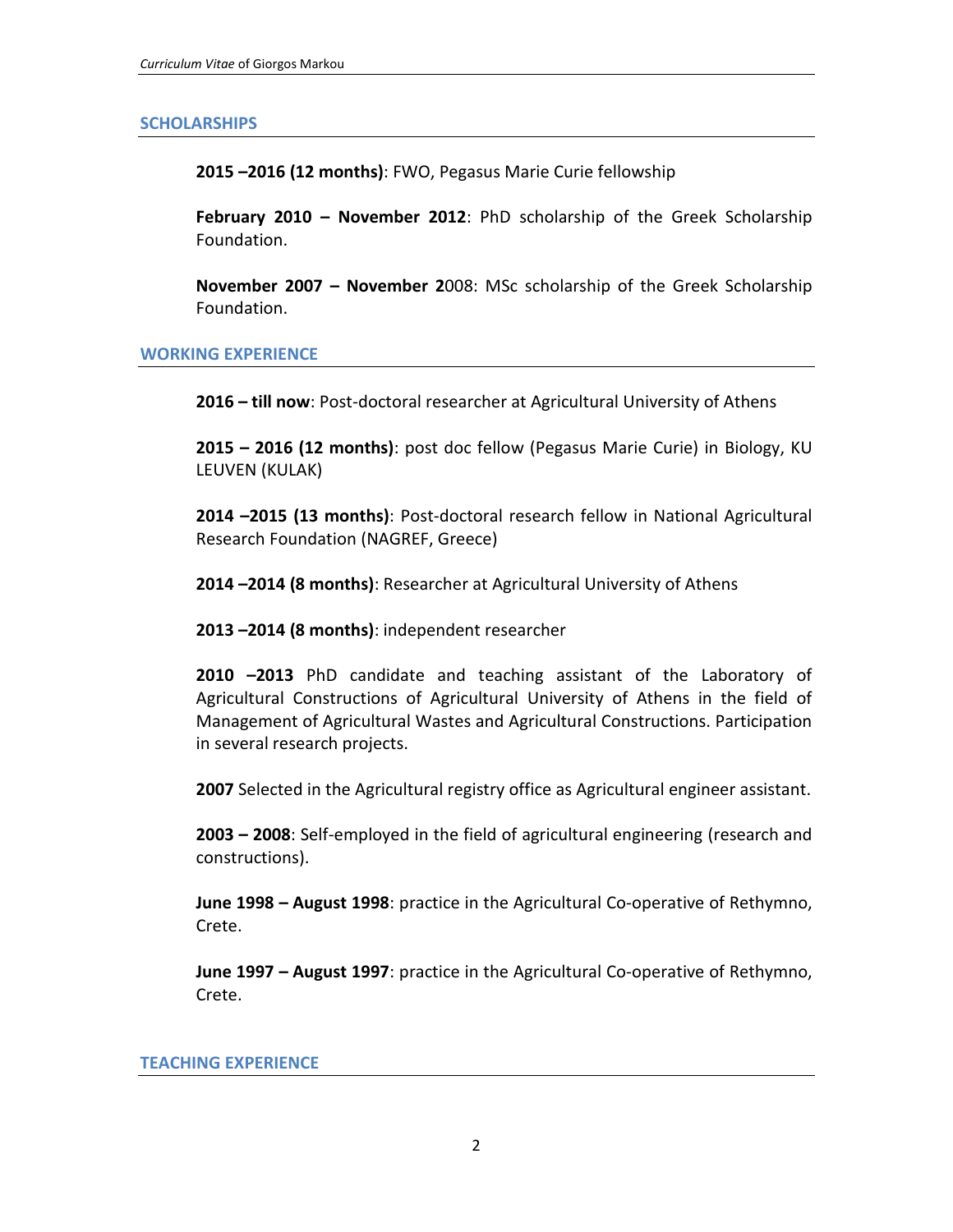**2015 –2016** Participation on selected presentation and lectures on ecology and environment at KU Leuven, Belgium

**2010-2013** Teaching assistant and selected (invited) presentations and lectures in classes of the  $3<sup>d</sup>$  semester Environmental Management and  $7<sup>th</sup>$  semester Waste Management at Department of Natural Resources Management and Agricultural Engineering, Agricultural University of Athens

### **LANGUAGES**

- 1. Greek (mother tongue)
- 2. English (Advanced, TOECI score 900/990, C1)
- 3. German (Good, Goethe Institut, B2)

### **THESES**

**MSc Thesis**: Anaerobic co-digestion of low solid swine wastewater and corn silage

**PhD Thesis**: Cultivation of the cyanobacterium *Arthrospira* (Spirulina) *platensis* under phosphorus limitation conditions for the accumulation of intracellular carbohydrates used for the production of biofuels (bio-methane and bioethanol).

#### **PUBLICATIONS**

## **Book Chapters**

- Muylaert, K., Beuckels, A., Depraetere, O., Foubert, I., **Markou, G.,** Vandamme, D. 2015. Wastewater as a Source of Nutrients for Microalgae Biomass Production. in: Biomass and Biofuels from Microalgae, (Eds.) N.R. Moheimani, M.P. McHenry, K. de Boer, P.A. Bahri, Vol. 2, Springer International Publishing, pp. 75-94.
- Martín-Juárez, J., **Markou**, **G**., Muylaert, K., Lorenzo Hernando, A., Bolado-Rodriguez, S., Breakthroughs in bio-alcohol production from microalgae: Solving the hurdles (Forthcoming Elsevier book).
- Posadas, E., Alcántara, C., García-Encina, PA., Gouveia, L., Guieysse, B., Norvill, Z., Gabriel Acién, F., **Giorgos Markou**, Congestri, R., Koreivienė, J.,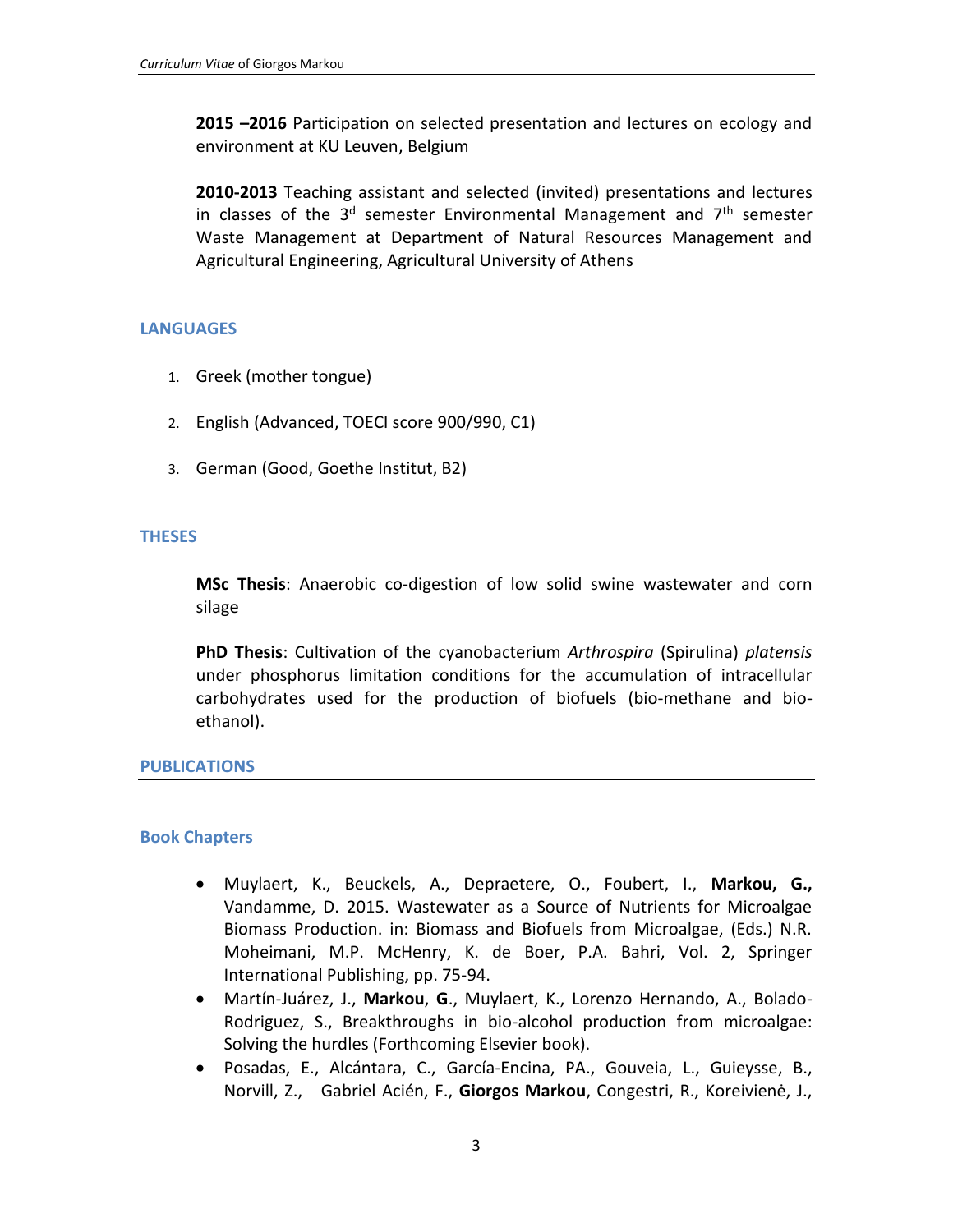and Muñoz, R., Microalgae cultivation in wastewater (Forthcoming Elsevier book).

**Publications in international peer-reviewed journals (Scientific Citation Index-SCI): Published**

- 1. **Markou, G.,** Muylaert, K. (2016). Effect of light intensity on the degree of ammonia toxicity on PSII activity of Arthrospira platensis and Chlorella vulgaris. Bioresourse Technology, 216, 453-461.
- 2. Cuellar-Bermudez, S. P., Aleman-Nava, G. S., Chandra, R., Garcia-Perez, J. S., Contreras-Angulo, J. R., **Markou, G.,** Muylaert, K., Rittmann, B. E. and Parra-Saldivar, R., (2016) Nutrients utilization and contaminants removal. A review of two approaches of algae and cyanobacteria in wastewater. Algal Research (In press).
- 3. **Markou, G**., Depraetere, O., Muylaert, K. (2016)**.** Effect of ammonia on the photosynthetic activity of Arthrospira and Chlorella: A study on chlorophyll fluorescence and electron transport. Algal Research, 16, 449-457.
- 4. Çelekli, A., Topyürek, A., **Markou, G.,** Bozkurt, H. (2016). A Multivariate Approach to Evaluate Biomass Production, Biochemical Composition and Stress Compounds of Spirulina platensis Cultivated in Wastewater. Applied Biochemistry and Biotechnology, 180 (4), 728–7391-12.
- 5. **Markou, G**., Inglezakis, V.J., Mitrogiannis, D., Efthimiopoulos, I., Psychoyou, M., Koutsovitis, P., Muylaert, K., Baziotis, I. (2016). Sorption mechanism(s) of orthophosphate onto Ca(OH)2 pretreated bentonite. RSC Advances, 6, 22295- 22305.
- 6. **Markou G.,** Mitrogiannis D., Muylaert K., Çelekli, A., and Bozkurt, H. (2016). Biosorption and retention of orthophosphate onto Ca(OH)2-pretreated biomass of Phragmites sp., Journal of Environmental Sciences, 45, 49-59.
- 7. **Markou, G**., Iconomou, D., Muylaert, K. (2016). Applying raw poultry litter leachate for the cultivation of Arthrospira platensis and Chlorella vulgaris. Algal Research, 13, 79-84
- 8. **Markou, G**., Mitrogiannis M., Inglezakis V., Muylaert K., Koukouzas N., Tsoukalas N., Kamitsos E., Palles D., and Baziotis I., Ca(OH)2 pre-treated bentonite for phosphorus removal and recovery from synthetic and real wastewater, CLEAN – Soil, Air, Water (Accepted for publication).
- 9. **Markou, G.,** Brule, M., Balafoutis, A., Kornaros, M., and Papadakis, G. (2016). Biogas production from energy crops in northern Greece: Economics of electricity generation associated with heat recovery in a greenhouse. Clean Technologies and Environmenatl Policy (Accepted for publication).
- 10. **Markou, G.,** Agriomallou, M., and Georgakakis D. (2016). Forced ammonia stripping from livestock wastewater: The influence of some physico-chemical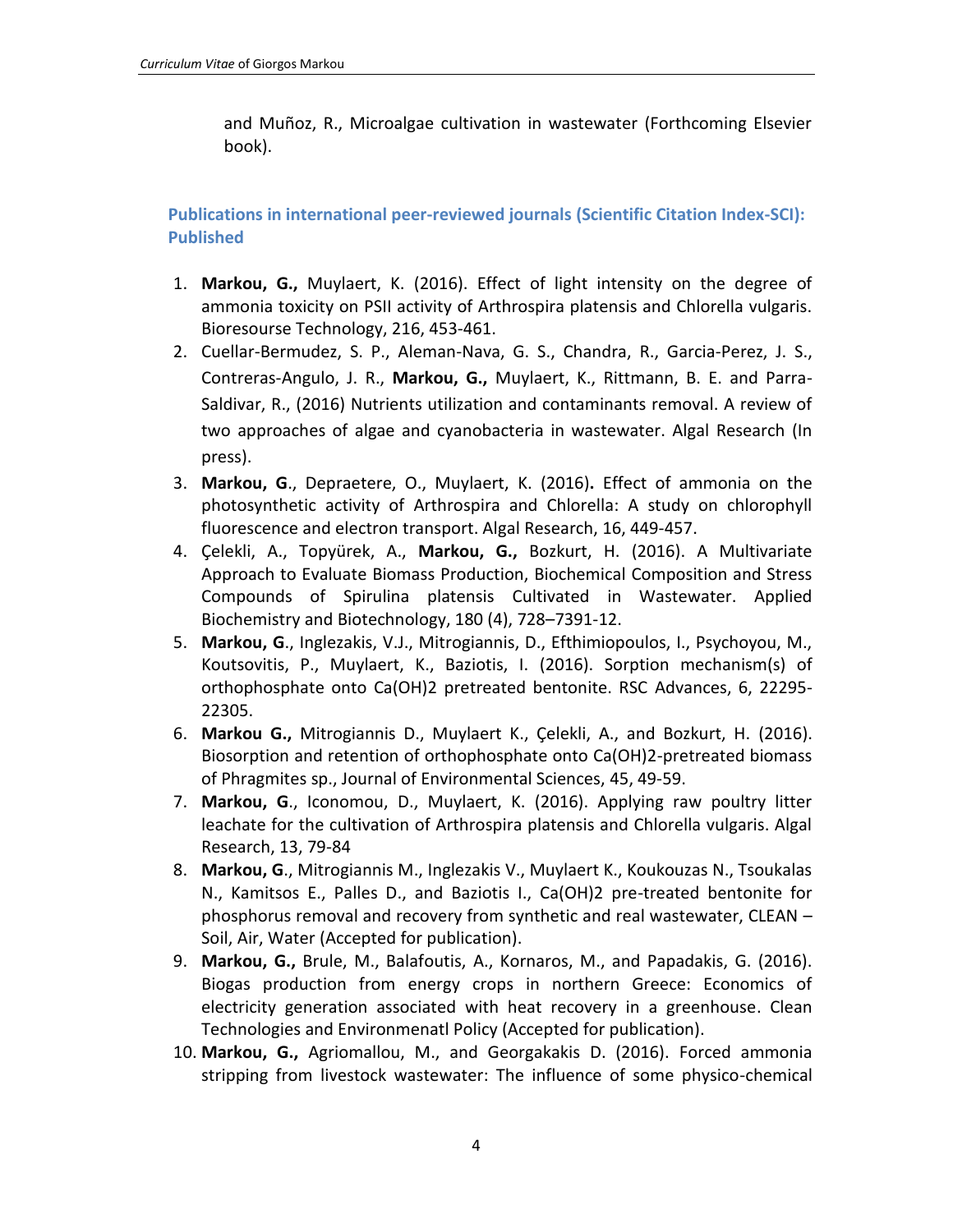parameters of the wastewater, Water Science and Technology (Accepted for publication).

- 11. **Markou, G.** (2015). Improved anaerobic digestion performance and biogas production from poultry litter after lowering its nitrogen content, Bioresource Technology., 193, 35-41.
- 12. **Markou, G.,** Iconomou, D., Sotiroudis, T., Israelides, C. and Muylaert K., (2015) Exploration of using stripped ammonia and ash from poultry litter for the cultivation of the cyanobacterium Arthrospira platensis and the green microalga Chlorella vulgaris, Bioresource Technology 196, 459-468
- 13. **Markou, G.** (2015). Fed-batch cultivation of Arthrospira and Chlorella in ammonia-rich wastewater: Optimization of nutrient removal and biomass production. Bioresource Technology 193, 35-41.
- 14. Khajepour, F., Hosseini, S., Ghorbani Nasrabadi, R., **Markou, G.** 2015. Effect of Light Intensity and Photoperiod on Growth and Biochemical Composition of a Local Isolate of Nostoc calcicola. Applied Biochemistry and Biotechnology 176 (8), 2279-2289
- 15. **Markou, G.,** Depraetere, O., Vandamme D. and Muylaert, K. (2015) Cultivation of *Chlorella vulgaris* and *Arthrospira platensis* with recovered phosphorus from wastewater by means of zeolite sorption, International Journal of Molecular Science, 16(2), 4250-4264.
- 16. Mitrogiannis, D., **Markou, G.,** Çelekli, A., Bozkurt, H. 2015. Biosorption of methylene blue onto Arthrospira platensis biomass: Kinetic, equilibrium and thermodynamic studies. Journal of Environmental Chemical Engineering, 3, 670- 680.
- 17. Depraetere, Ο., Pierre, G., Deschoenmaeker, F., Badri, H., Foubert, I., Leys, M., Wattiez, M., Michaud, P., **Markou G**. and Muylaert, K. Harvesting carbohydraterich Arthrospira platensis by spontaneous settling, Bioresource Technology 180, 16-21.
- 18. Vandamme, D; Beuckels, A, **Markou, G.;** Foubert, I, Muylaert , K. Reversible flocculation of microalgae using magnesium hydroxide Bioenergy Research (In press)
- 19. **Markou, G**., Mitrogiannis, D., Çelekli, A., Bozkurt, H., Georgakakis, D. and Chrysikopoulos, C. (2015) Biosorption of Cu2+ and Ni2+ by *Arthrospira platensis* with different biochemical compositions. Chemical Engineering Journal 259, 806-813.
- 20. **Markou, G.,** Vandamme, D. and Muylaert K. (2014) Microalgal and cyanobacterial cultivation: The supply of nutrients. Water Research 65, 186-202.
- 21. **Markou, G**., Vandamme, D. and Muylaert K., (2014) Ammonia inhibition on *Arthrospira platensis* in relation to the initial biomass density and pH. Bioresource Technology 166, 259–265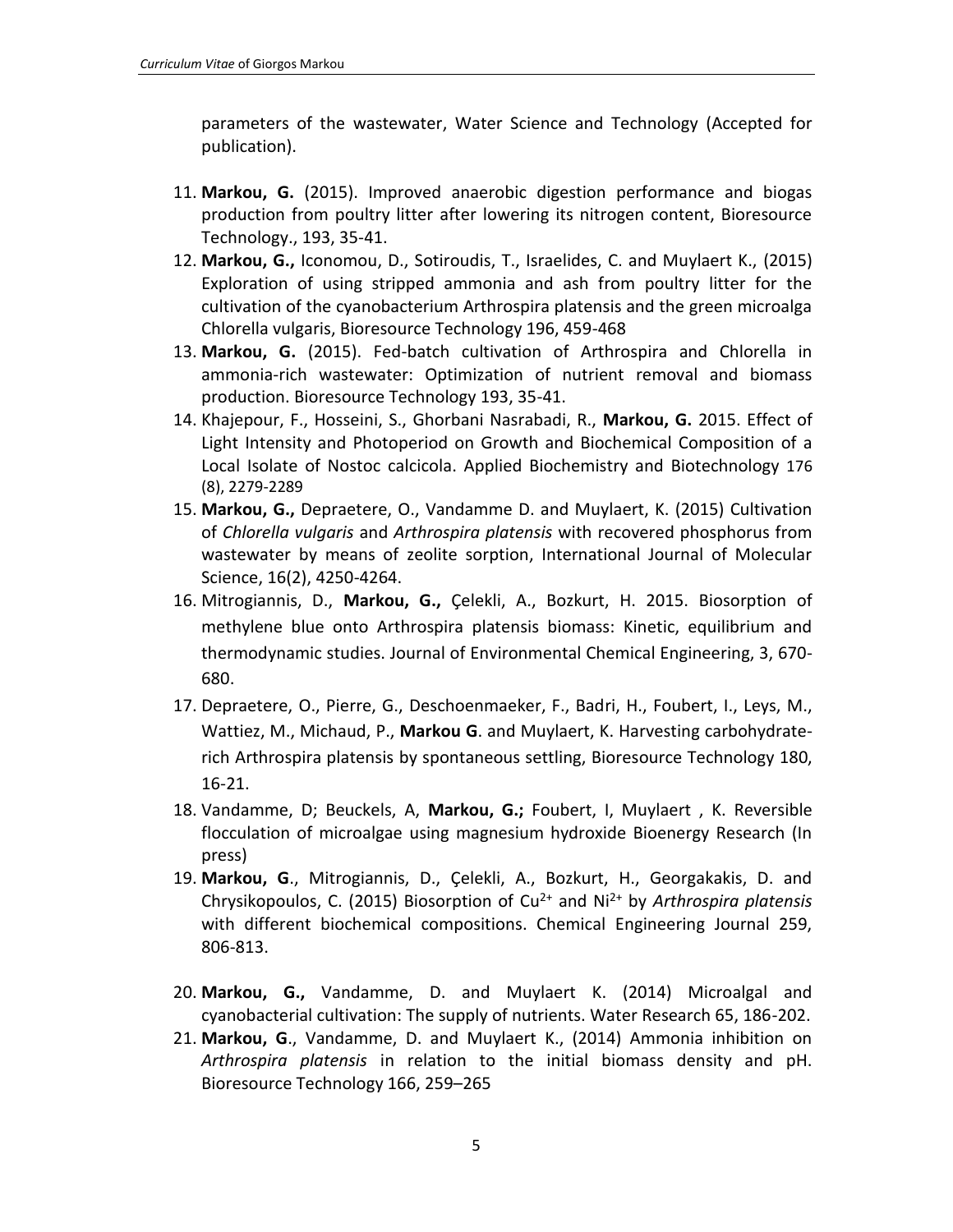- 22. **Markou, G.,** (2014) Effect of various colors of light-emitting diodes (LEDs) on the biomass composition of *Arthrospira platensis.* Applied Biochemistry and Biotechnology 172(5), 2758-2768
- 23. **Markou, G.,** Vandamme, D. and Muylaert K., (2014) Using natural zeolite for ammonia sorption from wastewater and as nitrogen releaser for the cultivation of *Arthrospira platensis*. Bioresource Technology 155(0), 373-378
- 24. **Markou, G.** and Georgakakis, D., (2013) Anaerobic mono- and co-digestion of maize silage and low solid swine wastewater in a novel two-state (liquid/solid) anaerobic digester. Journal of Renewable and Sustainable Energy 5, 05310
- 25. **Markou, G.** and Nerantzis, E., (2013) Microalgae for high-value compounds and biofuels production: A review with focus on cultivation under stress conditions. Biotechnology Advances 31(8), 1532–1542
- 26. **Markou, G.,** Angelidaki, I., Nerantzis, E. and Georgakakis, D., (2013) Bioethanol production by carbohydrate-enriched *Arthrospira* (Spirulina) *platensis*. Energies 6, 3937-3950
- 27. **Markou, G.,** Angelidaki, I. and Georgakakis, D., (2013). Carbohydrate-enriched cyanobacterial biomass as feedstock for bio-methane production through anaerobic digestion. Fuel, 111, 872–879
- 28. **Markou, G.,** Chatzipavlidis, I. and Georgakakis, D., (2012) Carbohydrates production and bio-flocculation characteristics in cultures of *Arthrospira* (Spirulina) *platensis*: Improvements through phosphorus limitation process. Bioenergy Research, 5(4), 915-925
- 29. **Markou, G.,** (2012) Alteration of the biomass composition of *Arthrospira* (Spirulina) *platensis* under various amounts of limited phosphorus. Bioresource Technology 116, 533–535
- 30. **Markou, G,** Chatzipavlidis, I. and Georgakakis, D., (2012) Effects of phosphorus concentration and light intensity on the biomass composition of *Arthrospira* (Spirulina) *platensis*. World Journal of Microbiology and Biotechnology, 28(8), 2661-2670
- 31. **Markou, G.,** Angelidaki, I., and Georgakakis, D., (2012) Microalgal carbohydrates: an overview of the factors influencing carbohydrates production, and of main bioconversion technologies for production of biofuels, Applied Microbiology and Biotechnology 96(3), 631-645
- 32. **Markou, G.,** Chatzipavlidis, I. and Georgakakis, D., (2012) Cultivation of *Arthrospira* (Spirulina) *platensis* in olive-oil mill wastewater treated with sodium hypochlorite. Bioresource Technology 112:234–241
- 33. **Markou, G.** and Georgakakis, D., (2011) Cultivation of filamentous cyanobacteria (blue-green algae) in agro-industrial wastes and wastewaters: A review. Applied Energy 88 (10):3389-3401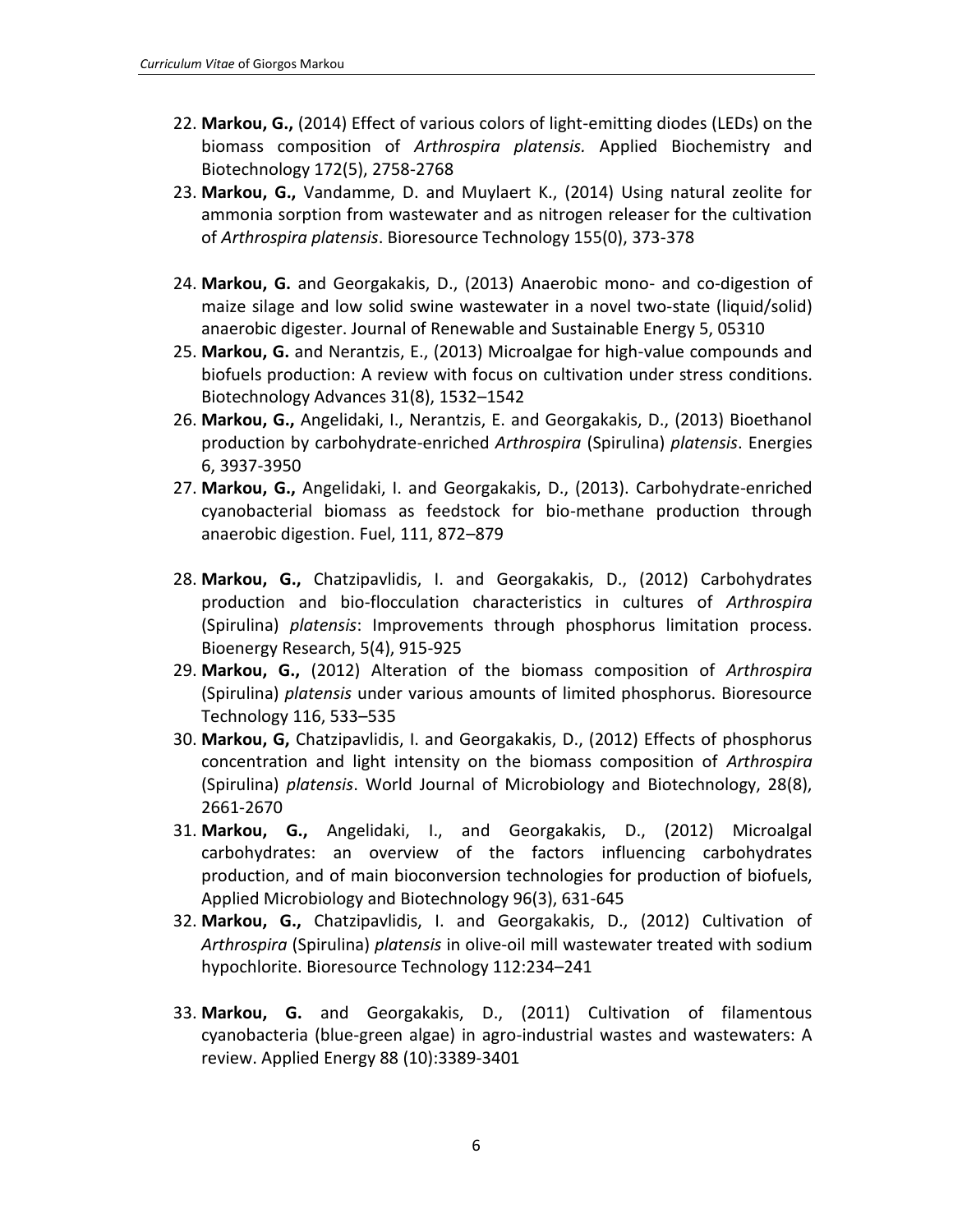**Publications in international peer-reviewed journals (non-Scientific Citation Index-SCI):**

1. **Markou G.,** Georgakakis, D., Plagou, K., Salakou, G. and Christopoulou, N., (2010) Balanced waste management of 2- and 3-phase olive oil mills in relation to the seed extraction plant, Terrestrial and Aquatic Environmental Toxicology 4 (Special Issue 1):109-112

## **Publications in national peer-reviewed journals:**

- 1. **Markou, G.,** Tzovenis, I. and Nerantzis, E., (2013) Microalgae: Cultivation and applications (in Greek), E-JST, 1 (8): 2-29.
- 2. **Markou, G**. (2016) Treatment and valorization of poultry litter: A review, E-JST, 3(11):1-21

## **Publication in conferences:**

- 1. **Markou, G**., 2015, Using ash and stripped ammonia from poultry litter for the cultivation of Arthrospira (Spirulina) platensis and Chlorella vulgaris, In: Proceedings of 9th Greek conference of EGME. Athens , Greece
- 2. Mitrogiannis, D and **Markou, G**., 2015, Biosorption of phosphate from aqueous solutions on to  $Ca(OH)_2$  – pretreated dry biomass, In: Proceedings of 9th Greek conference of EGME. Athens , Greece
- 3. Drouga, M., **Markou, G**, Gessouli, E., Vastaroucha, and Georgakakis D., 2015, Biogas production from dense liquid fractions of diluted solid agro-industrial wastes with provision for effluent handling, In: Proceedings of 9th Greek conference of EGME. Athens , Greece
- 4. **Markou, G.,** Brulle, M., Balafoutis, A., Georgakakis, D. and Papadakis, G., Energy-Crops based biogas plants in Greece: Economical comparison of maize and sweet sorghum silages used as feedstock, EUBCE 2015 - 23rd European Biomass Conference and Exhibition – Vienna, Austria; 06/2015
- 5. **Markou, G**., Drouga, M., Georgakakis, D. 2011. Anaerobic process control during biogas production with the aid of b-value diagrams. In: Proceedings of 7th Greek conference of EGME. Athens , Greece
- 6. Drouga, M., **Markou, G**., Georgakakis, D. 2011. Methane production models for mechanically separated effluents of livestock wastes and their mixtures with whey. In: *Proceedings of 7th Greek conference of EGME.* Athens , Greece.

**BIBLIOMETRICS**

**[Taken from Google scholar](http://scholar.google.gr/citations?user=zndoPUoAAAAJ&hl=el)** Total citations: **741** h-index **12**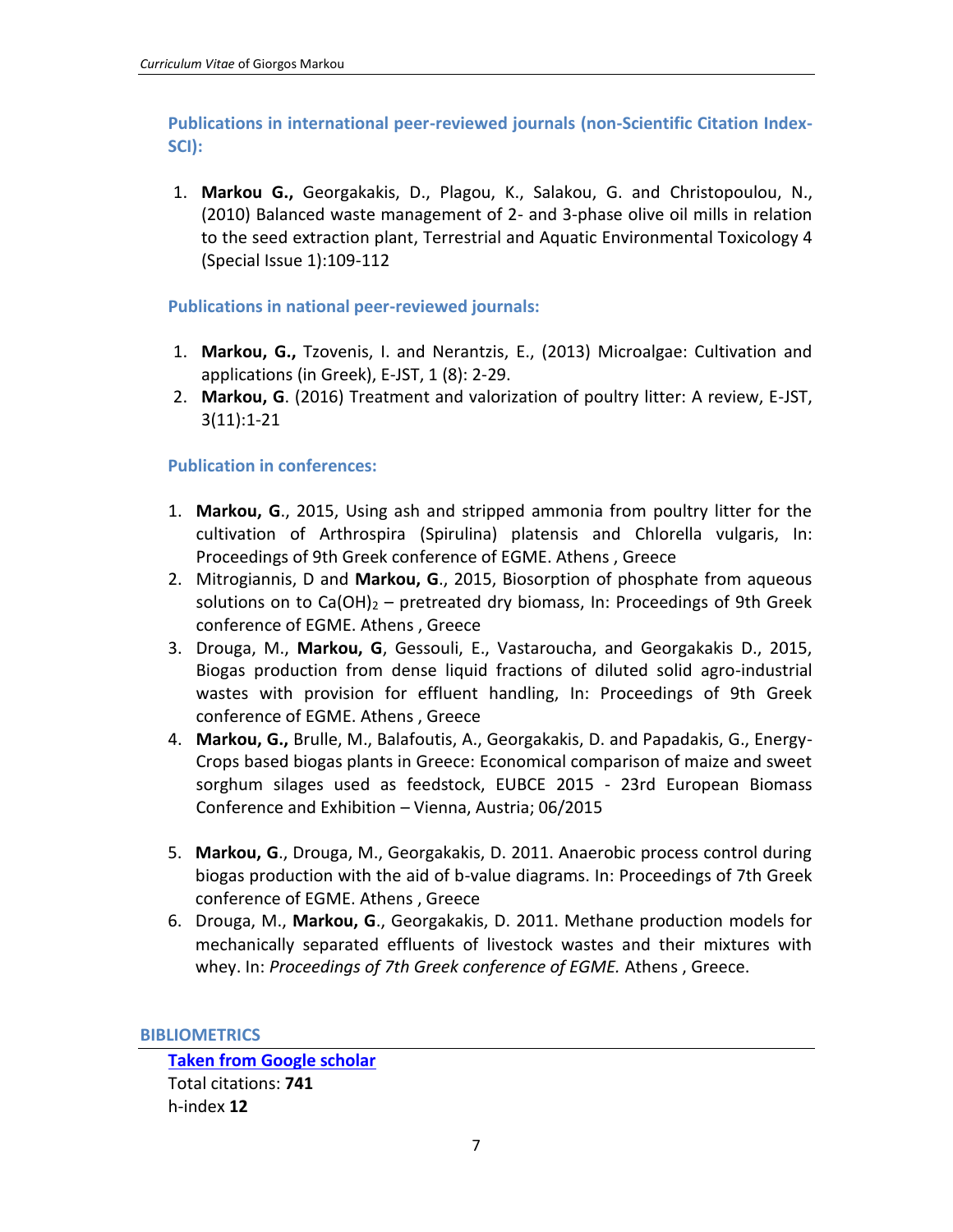## i10-index **15**

## **RESEARCH PROGRAMS AND FUNDING SOURCES**

## **Researcher in the following projects:**

- 1. 2016-2017 (November 2016-February 2017): Work contract as an expert in the project: Technical Assistance for energy efficiency and sustainable transport in Cyprus, GIZ (Deutsche Gesellschaft für Internationale Zusammenarbeit ) + WIP GmbH, Germany and Ministry of Agriculture, Natural Resources and Environment, Republic of Cyprus.
- 2. 2015-2016. KU Leuven, Pegasus Marie Curie grant for the project "Production of carbohydrates for biofuel production by the cyanobacterium Arthrospira platensis: understanding the fundamental mechanisms that link nutrient stress with accumulation of carbohydrates"
- 3. 2014-2015. Post-doctoral fellow: Integrated treatment of poultry litter for the production of biogas and microalgal biomass (*Arthrospira* and *Chlorella*) used as poultry feed. NAGREF, AgroEtak.
- 4. 2014-2015. Site selection for the installation of a biogas plant in private properties of the public sector (ETAD) and description of the technical specifications of the biogas plant (contract nr. 73.00.00.34.0305).
- 5. 2011-2012. Research project: Utilization of the by-product from biodiesel production glycerol as substrate for microalgae cultivation (contract nr. 73.00.00.34.0239).
- 6. 2009-2010. Research project: Techno-economic evaluation of the production of combined heat and power (CHP) from the anaerobic co-digestion of animal manures and sweet sorghum.

## **DISTINCTIONS AND AWARDS**

- 1. Markou, G., Georgakakis, D., (2011) Cultivation of filamentous cyanobacteria (blue-green algae) in agro-industrial wastes and wastewaters: A review. Applied Energy 88 (10):3389-3401 Top 25 hottest articles in Applied Energy (Elsevier) for the years 2011-2013
- 2. Markou, G. and Nerantzis, E., (2013) Microalgae for high-value compounds and biofuels production: A review with focus on cultivation under stress conditions. Biotechnology Advances 31(8), 1532–1542" 25 most downloaded articles in Biotechnology Advances (December 2013)
- 3. Markou, G., Vandamme, D. and Muylaert K. (2014) Microalgal and cyanobacterial cultivation: The supply of nutrients. Water Research 65, 186-202 Top 25 hottest articles in Water Research (July to December 2014)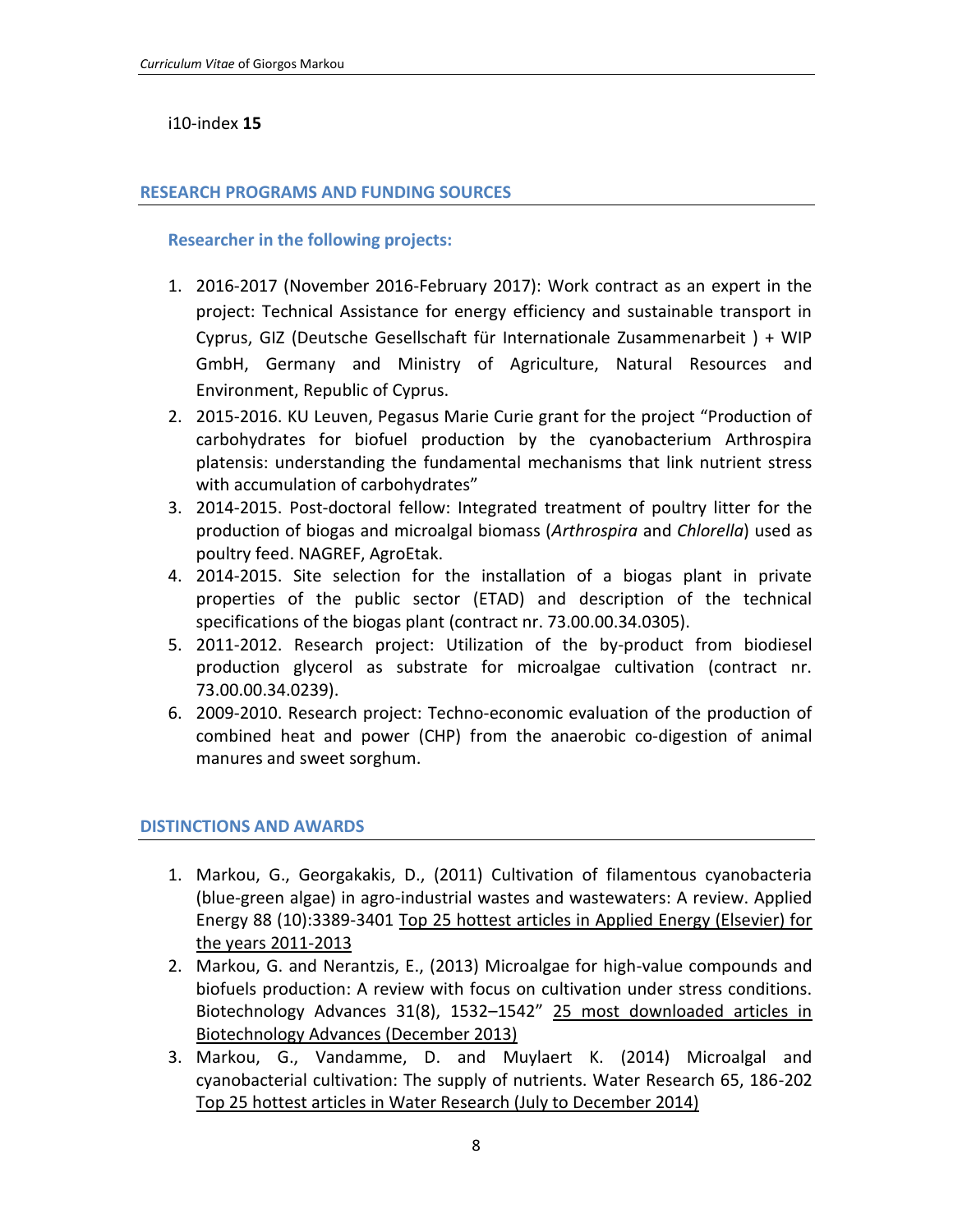4. Mitrogiannis, D., Markou, G., Çelekli, A., Bozkurt, H. 2015. Biosorption of methylene blue onto Arthrospira platensis biomass: Kinetic, equilibrium and thermodynamic studies. Journal of Environmental Chemical Engineering, 3, 670- 680. 25 most downloaded articles in Journal of Environmental Chemical Engineering

### **REVIEWER**

### **External reviewer for evaluation of research proposals:**

- 1. Fondecyt, Fondo Nacional de Desarrollo Científico y Tecnológico, Chile, 2011
- 2. Fundação para a Ciência e a Tecnologia, Portugal, 2012
- 3. Fondazione Cariplo, Italy, 2015
- 4. Fondecyt, Fondo Nacional de Desarrollo Científico y Tecnológico, Chile, 2015
- 5. USDA (United States Department of Agriculture), National Institute of Food and Agriculture, USA, 2016

### **Reviewer in journals:**

- 1. Algal Research (Elsevier): 37 reviews
- 2. Bioresource Technology (Elsevier): 37 reviews
- 3. Applied Phycology (Springer): 11 reviews
- 4. Applied Biochemistry and Biotechnology (Springer): 6 reviews
- 5. Biotechnology for Biofuels (Springer): 6 reviews
- 6. Journal of Environmental Management (Elsevier): 6 reviews
- 7. Fuel (Elsevier): 5 reviews
- 8. Energy Conversion and Management (Elsevier): 5 reviews
- 9. Ecological Engineering (Elsevier): 4 reviews
- 10. African Journal of Biotechnology (Academic Journals): 3 reviews
- 11. Environmental Technology (Taylor and Francis): 4 reviews
- 12. Water Research (Elsevier): 4 reviews
- 13. International Journal of Phytoremediation (Taylor and Francis): 4 reviews
- 14. Applied Microbiology and Biotechnology (Springer): 3 reviews
- 15. Agricultural Engineering International (CIGR Journal): 3 reviews
- 16. Bioresources (North Carolina State University): 3 reviews
- 17. Water Science and Technology (IWA): 3 reviews
- 18. Journal of Chemical Technology & Biotechnology (Wiley): 3 reviews
- 19. Chemical Engineering Journal (Elsevier): 2 reviews
- 20. Separation and Purification Technology (Elsevier): 2 reviews
- 21. Journal of the Taiwan Institute of Chemical Engineers (Elsevier): 2 reviews
- 22. Biotechnology Progress (Wiley): 2 reviews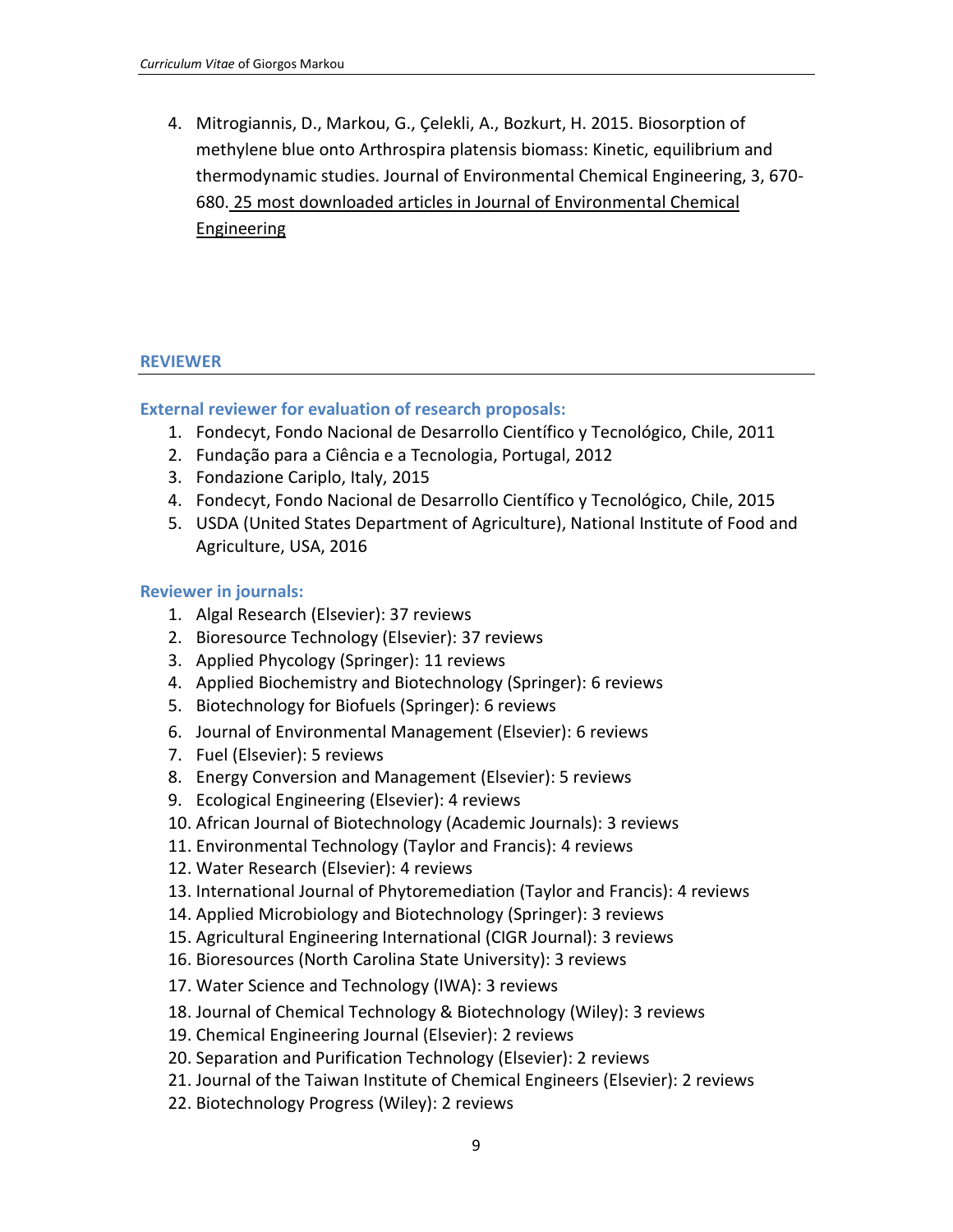- 23. Energies (MDPI): 2 reviews
- 24. Desalination and Water Treatment (Taylor and Francis): 2 reviews
- 25. Sustainable Energy Technologies and Assessments (Elsevier): 2 reviews
- 26. Biofuels, Bioproducts & Biorefining (Wiley): 1 review
- 27. Biotechnology Journal (Wiley): 1 review
- 28. Chemical Engineering and Technology (Wiley): 1 review
- 29. Biomass and Bioenergy (Elsevier): 1 review
- 30. Critical Reviews in Biotechnology (Informa Healthcare): 1 review
- 31. ASABE Transactions (American Society of Agricultural and Biological Engineers): 1 review
- 32. African Journal of Microbiology Research (Academic Journals): 1 review
- 33. African Journal of Biotechnology (Academic Journals): 1 review
- 34. Journal of Renewable and Sustainable Energy (American Institute of Physics): 1 review
- 35. Brazilian Journal of Chemical Engineering (SciELO): 1 review
- 36. Energy and Fuels (ACS Publications): 1 review
- 37. Poultry, Fisheries & Wildlife Sciences (Omics Publishing Group): 1 review
- 38. International Research Journal of Pure and Applied Chemistry (ScienceDomain International): 1 review
- 39. Bulgarian Chemical Communications (Institute of Chemical Engineering-BAS): 1 review
- 40. Journal of Scientific Research (BanglaJOL): 1 review
- 41. Perspectives in Agriculture, Veterinary Science, Nutrition and Natural Resources (CAB Reviews): 1 review
- 42. Engineering in Life Sciences (Wiley): 1 review
- 43. Brazilian Journal of Botany (Springer): 1 review
- 44. Journal of Microbiology, Biotechnology and Food Sciences (Nitra, Slovakia): 1 review
- 45. Journal of Agricultural Engineering and Biotechnology (Bowen Publishing): 1 review
- 46. Materials (MDPI): 1 review
- 47. Asia-Pacific Journal of Chemical Engineering (Wiley): 1 review
- 48. Waste Management (Elsevier): 1 review
- 49. Applied Bioenergy (De Gruyter): 1 review
- 50. Annals of Marine Biology and Research (JSciMed Central): 1 review
- 51. Canadian Journal of Chemical Engineering (Wiley): 1 review
- 52. Journal of Cleaner Production (Elsevier): 1 review
- 53. International Journal of Molecular Science: 1 review
- 54. Journal of Photochemistry and Photobiology B: Biology (Elsevier): 1 review
- 55. Bioengineering (AIMS): 1 review
- 56. Industrial & Engineering Chemistry Research (ACS Publications) : 1 review
- 57. Environmental Engineering Science (Mary Ann Limbert Inc.): 1 review
- 58. International Journal of Energy Research (Wiley): 1 review
- 59. Preparative Biochemistry & Biotechnology(Taylor and Francis): 1 review